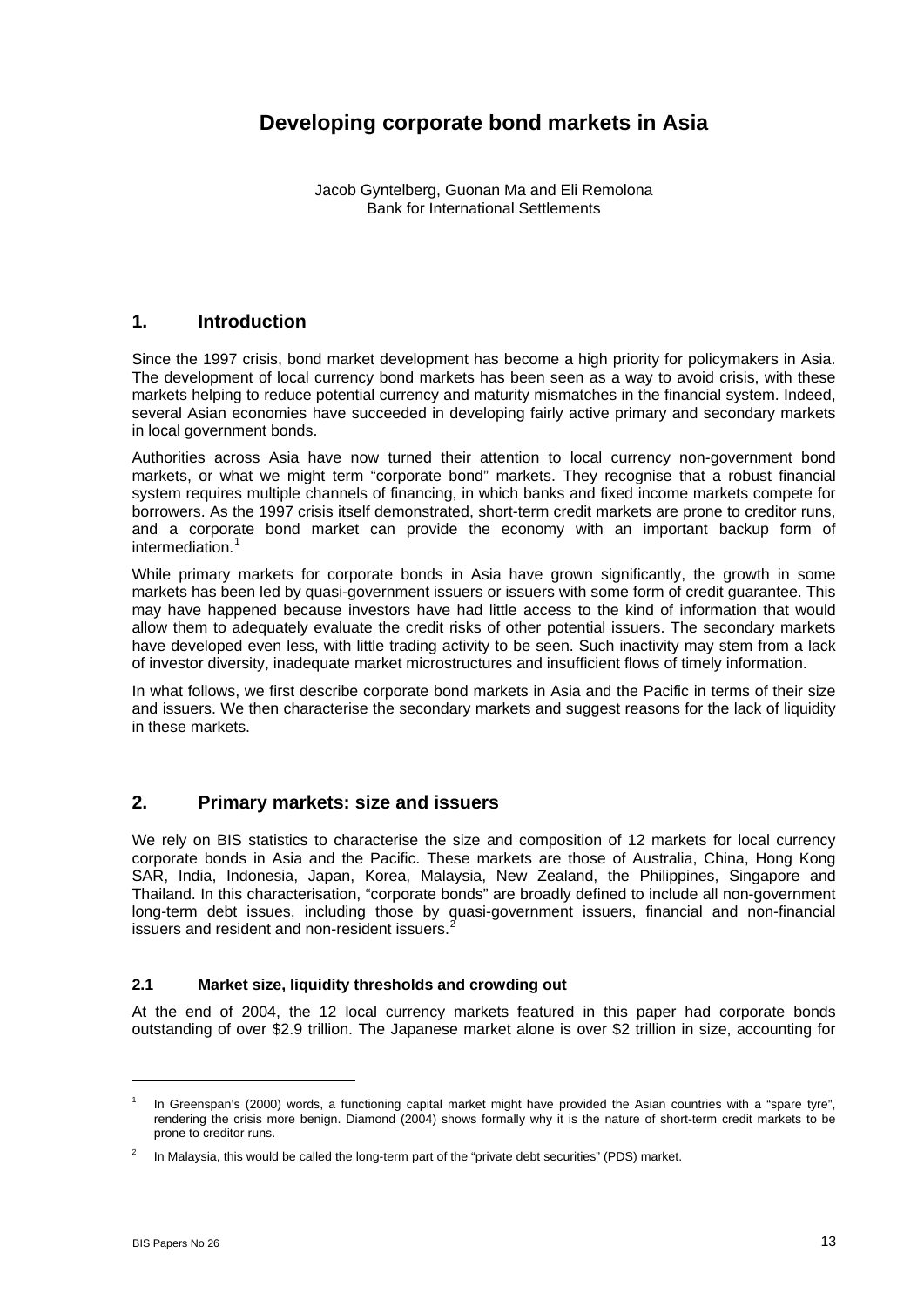two-thirds of the total (Table 1). Behind Japan are three markets that can still be considered rather large: Korea with \$355 billion, China with \$196 billion and Australia with \$188 billion. These four markets are "large" in the sense that they exceed the \$100 billion threshold McCauley and Remolona  $(2000)$  estimate would be required for a deep and liquid government bond market.<sup>[3](#page-1-0)</sup> Because corporate bond issues tend to be more heterogeneous than government bond issues and their issue sizes smaller, such a threshold for corporate bond markets would likely be higher. Factors other than size that would affect liquidity are addressed in Section 3 below.

### Table 1

### **Size of corporate bond markets and other channels of local currency funding**

Selected countries, end-2004

|                            | Corporate bonds <sup>1</sup>                       |             | Other channels as % of GDP |                                       |                     |  |
|----------------------------|----------------------------------------------------|-------------|----------------------------|---------------------------------------|---------------------|--|
|                            | <b>Amounts</b><br>outstanding<br>(USD<br>billions) | As % of GDP | <b>Domestic</b><br>credit  | <b>Stock market</b><br>capitalisation | Government<br>bonds |  |
| Australia                  | 187.5                                              | 27.1        | 185.4                      | 111.5                                 | 13.8                |  |
| China                      | 195.9                                              | 10.6        | 154.4                      | 33.4                                  | 18.0                |  |
| Hong Kong SAR              | 61.9                                               | 35.8        | 148.9                      | 547.7                                 | 5.0                 |  |
| India                      | 24.5                                               | 3.3         | 60.2                       | 56.8                                  | 29.9                |  |
| Indonesia                  | 6.8                                                | 2.4         | 42.6                       | 24.5                                  | 15.2                |  |
| Japan                      | 2,002.0                                            | 41.7        | 146.9                      | 76.9                                  | 117.2               |  |
| Korea                      | 355.6                                              | 49.3        | 104.2                      | 74.7                                  | 23.7                |  |
| Malaysia                   | 49.7                                               | 38.8        | 113.9                      | 140.8                                 | 36.1                |  |
| New Zealand                | 29.9                                               | 27.8        | 245.5                      | 41.1                                  | 19.9                |  |
| Philippines                | 0.2                                                | 0.2         | 49.8                       | 37.5                                  | 21.8                |  |
| Singapore                  | 21.7                                               | 18.6        | 70.1                       | 211.4                                 | 27.6                |  |
| Thailand                   | 31.9                                               | 18.3        | 84.9                       | 67.1                                  | 18.5                |  |
| <b>Memo: United States</b> | 15,116.6                                           | 128.8       | 89.0                       | 138.4                                 | 42.5                |  |

1 Domestic and international bonds and notes in domestic currency issued by residents and non-residents.

Sources: IMF; World Federation of Exchanges; Dealogic Bondware; national data; BIS

Whatever the actual liquidity threshold, the remaining corporate bond markets would seem to have far to go to reach it. The next largest market is Hong Kong with \$62 billion, followed by Malaysia with \$50 billion, Thailand with \$32 billion, New Zealand with \$30 billion and India and Singapore each with \$22 billion. Two other economies - Indonesia and the Philippines - have smaller markets. As discussed below, opening up to foreign issuers and investors may help a market overcome the disadvantages of a small size.

The size of a market would depend not only on the size of the economy, but also on its level of development. In addition, market size would be affected by the competition among financing alternatives on either the issuer or investor side. While the banking sector or equity market would compete with the debt market for the same potential corporate issuers, the financing of heavy budget deficits may crowd out potential investors. Still, it is not surprising that the deepest corporate bond

l

<span id="page-1-0"></span><sup>3</sup> This is, of course, only a rough threshold and does not take into account a number of factors that would affect liquidity.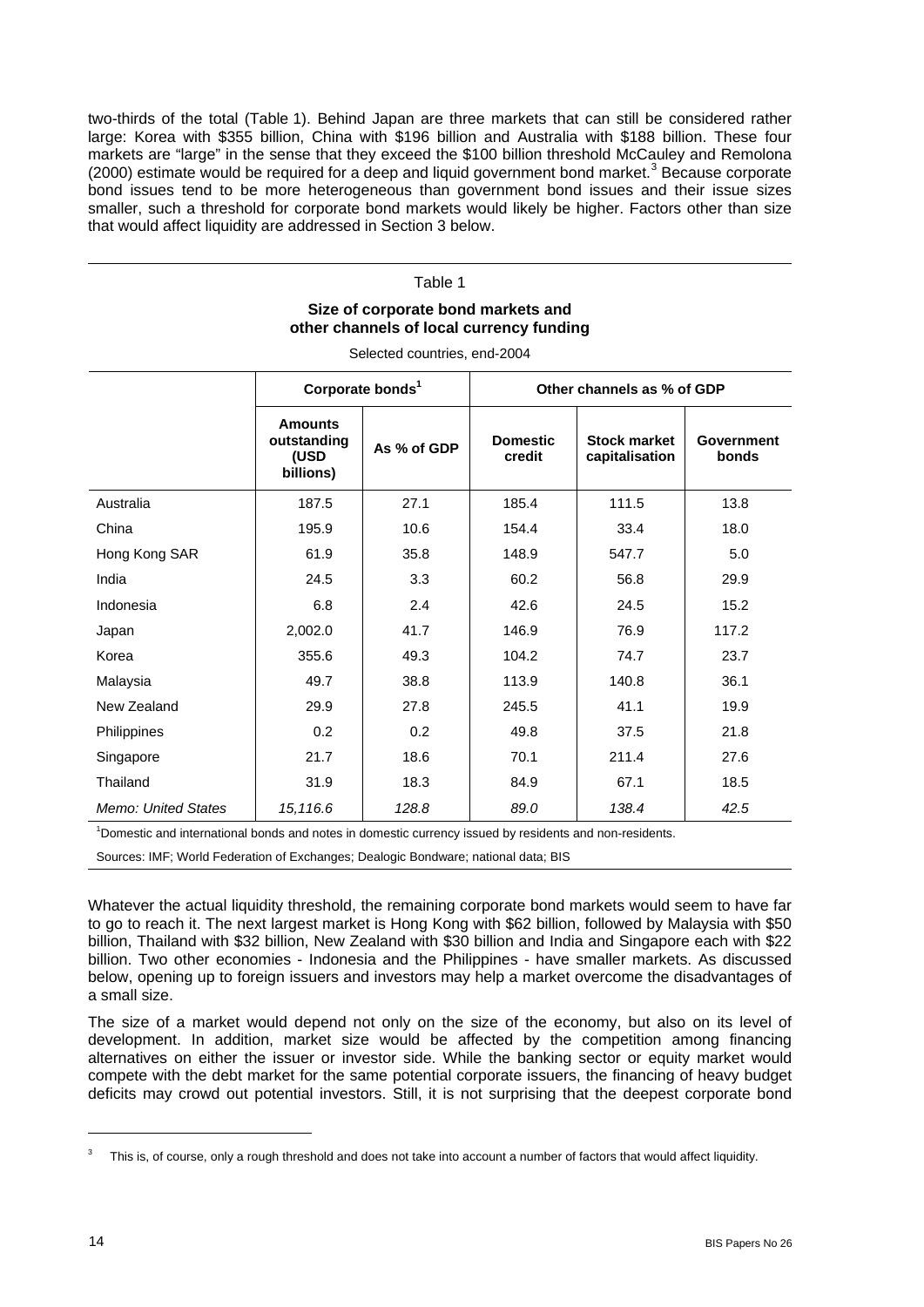markets are those of the higher-income economies of Korea, Japan, Malaysia, Hong Kong and Australia. In each of these cases, as shown in Table 1, the size of the market exceeds 25% of GDP. New Zealand and Singapore are notable exceptions in this regard: these are relatively well-developed economies with limited government borrowing needs, but both have relatively shallow corporate bond markets. In both cases, competing financing alternatives for potential issuers may be a key factor: New Zealand depends heavily on its banking sector and Singapore on its equity market. Indeed, the depth of the corporate bond markets of Hong Kong and Australia may be due in part to their relatively small government bond markets.

### **2.2 Composition of issuers**

The types of issuers we find in a given market are a clue to how developed the market is. In a welldeveloped market, any large firm should be able raise funds, because it will pay for investors to evaluate its credit quality on the basis of publicly available information. Hence, beyond the size of a market, a measure of its development would be the range of credit quality of the borrowers that come to the market. The presence of non-resident issuers may also represent a vote of confidence, indicating a market that is able to provide funds on terms that are competitive with those available in foreign credit markets.

In Asia, issuers in some markets still seem to be concentrated at the high end of the credit quality spectrum. In Malaysia, about 40% of the market consists of issuers with the equivalent of triple-A ratings and another [4](#page-2-0)0% the equivalent of double-A ratings.<sup>4</sup> In Korea, some 60% of the market is triple-A.<sup>[5](#page-2-1)</sup> For more systematic data on the credit quality of issuers, we can turn to indirect evidence in the form of the division of issuers into quasi-government issuers and others. Quasi-government issuers are likely to borrow with government guarantees, whether explicit or implicit. Hence, they are likely to have the highest credit quality available in the country. As shown in Graph 1, quasigovernment issuers dominate three of the markets: China, India and New Zealand. These issuers also represent more than a third of the market in Indonesia and the Philippines. While financial institutions do dominate four other markets - Australia, Hong Kong, Korea and Singapore - this is no different from the pattern in the more developed markets of Europe and the United States, and, at least in the case of Australia, most of the financial issues are in fact asset-backed securities (ABSs).



#### Graph 1

Sources: Dealogic Bondware and BIS.

1

**Types of issuers in 12 corporate bond markets** 

<span id="page-2-0"></span><sup>4</sup> For purposes of comparison, the US market has its highest concentration of issuers in the single-A grade, followed by the triple-B grade.

<span id="page-2-1"></span><sup>5</sup> Nonetheless, it is notable that the Korean market has graduated from one dominated by issues backed by credit guarantees to one in which such issues are a negligible fraction.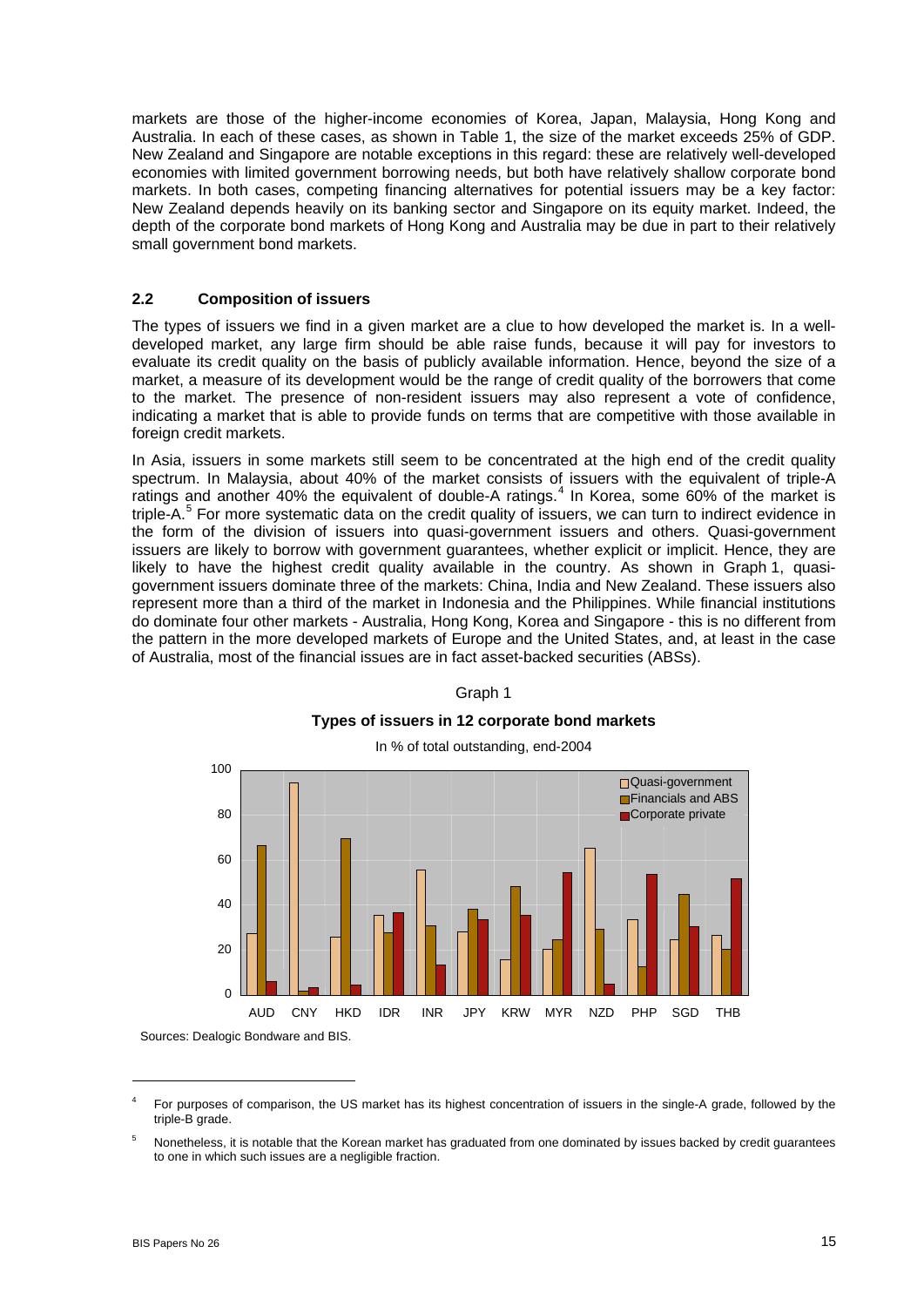In the markets dominated by highly rated issues, it is likely that institutional investors have internal guidelines that limit them to investing only in such securities. Such guidelines, however, may merely reflect a reality in which the public information available is not adequate for investors to assess the creditworthiness of most potential issuers. This possibility is suggested by Bhattacharya, Daouk and Welker (2003), who find that the opacity of earnings releases tends to be high in Asia. Fan and Wong (2002) argue that such releases in Asia tend to lack relevant information because of cross-holdings and pyramid ownership structures.

# Table 2 **Local currency corporate bonds by residence of issuer<sup>1</sup>** At end-2004 **Residents (USD billions) % of total Non-residents (USD billions) % of total**  Australia 134.0 71.5 53.5 28.5 China 195.9 100.0 0.0 0.0 Hong Kong SAR  $\begin{array}{|c|c|c|c|c|c|c|c|} \hline \end{array}$  44.1  $\begin{array}{|c|c|c|c|c|c|} \hline \end{array}$  34.6  $\begin{array}{|c|c|c|c|c|c|} \hline \end{array}$  55.9 India 24.5 100.0 0.0 0.0 Indonesia 6.8 99.8 0.0 0.2 Japan 1,646.1 82.2 355.9 17.8 Korea 355.2 99.9 0.4 0.1 Malaysia 49.5 99.6 0.2 0.4 New Zealand  $\begin{array}{|c|c|c|c|c|c|c|c|c|} \hline \text{New Zealand} & 4.1 & 13.8 & 25.8 & 86.2 \\ \hline \end{array}$ Philippines | 0.2 | 86.8 | 0.0 | 13.2 Singapore | 13.9 | 64.0 | 7.8 | 36.0 Thailand 31.8 99.8 0.1 0.2 United States  $\begin{array}{|c|c|c|c|c|c|c|c|c|} \hline \end{array}$  13,535.9  $\begin{array}{|c|c|c|c|c|c|c|} \hline \end{array}$  89.5  $\begin{array}{|c|c|c|c|c|c|} \hline \end{array}$  10.5 10.5 1 Domestic and international bonds and notes in domestic currency issued by residents and non-residents

Sources: Dealogic Bondware and BIS.

As discussed earlier, the presence of foreign issuers may indicate how well-developed a market is, but may also reflect the efforts of policymakers in a small economy to find ways to enlarge their market, thereby making it more viable. As shown in Table 2, New Zealand, Hong Kong and Singapore host the highest proportions of non-resident issuers, with these issuers comprising 86%, 56% and 36% of these markets, respectively. Australia also has a relatively high proportion of 29%. By this metric, these four markets may be the best-developed ones in the region.

# **3. Secondary markets: reasons for illiquidity**

The secondary markets for local currency corporate bonds in Asia have lagged far behind their government bond counterparts. While government bond markets have become reasonably liquid over the past few years, corporate bond markets remain illiquid. As shown in Graph 2, the turnover ratios for Asian corporate bond markets are typically a small fraction of those for their government bond counterparts. Liquidity differences of this magnitude are to be expected, because, as mentioned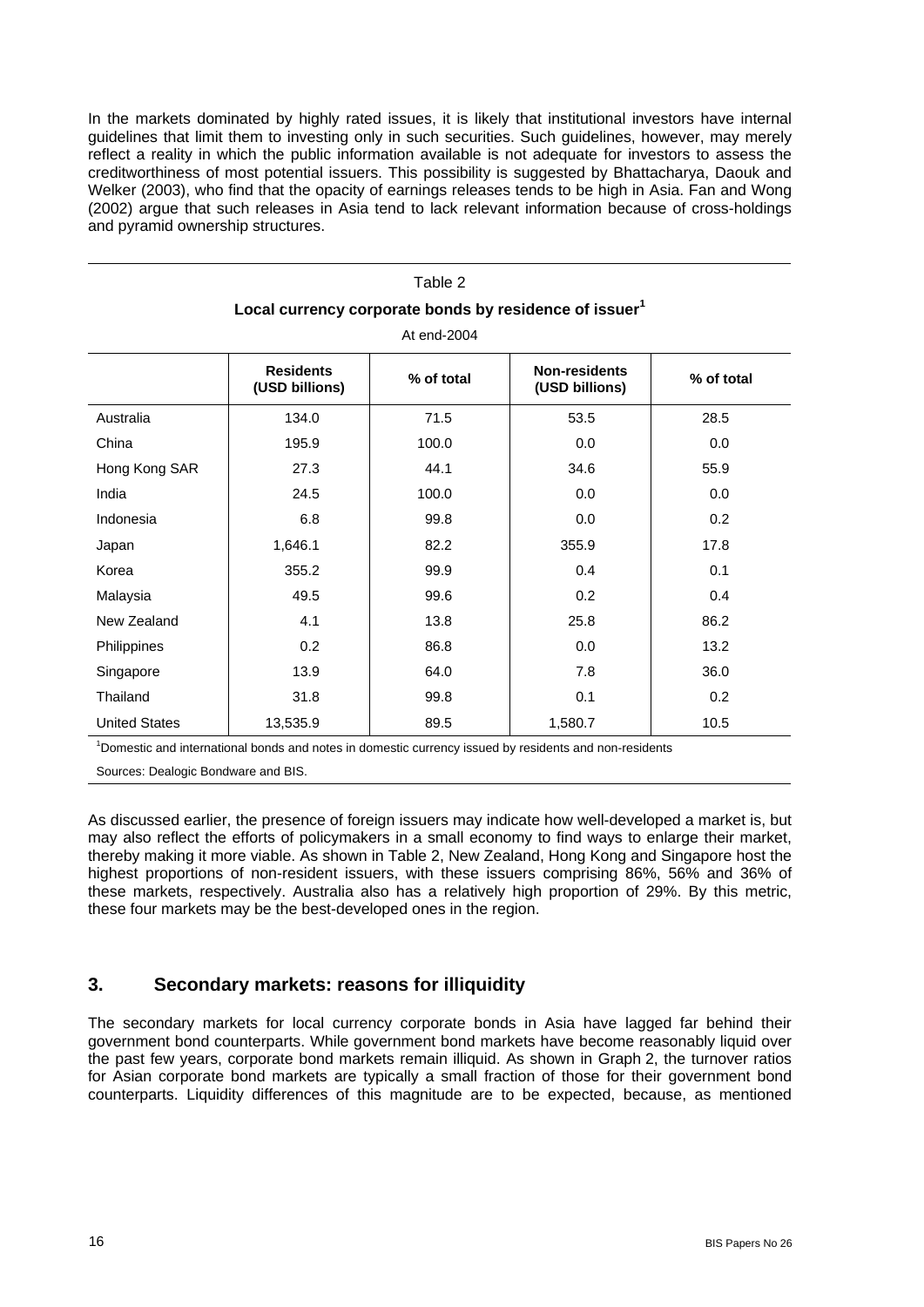before, corporate issues tend to be more heterogeneous and smaller in size than government bond issues.<sup>[6](#page-4-0)</sup>

Nonetheless, turnover ratios for corporate bonds in Asia indicate low levels of liquidity. The most notable exception in this regard is the Australian market, which has a turnover ratio higher than that of the US market.

Four salient factors appear to be keeping liquidity low in the Asian markets: a) a lack of diversity in the investor base; b) inadequate market microstructures; c) market opaqueness; and d) a limited flow of timely information about issuers. We discuss each of these factors below.

### **3.1 Diversity of investor base**

A diversity of investors fosters trading activity. With such diversity, it becomes less likely that different investors will find themselves on the same side of the market, either as sellers or buyers. They are more likely to disagree on the credit quality of an issuer, and thus more willing to trade, and less likely to need liquidity at the same time. In Asia, such diversity seems to be rather limited: the investor base for corporate bonds tends to be dominated by government-controlled provident funds, insurance companies and banks. Once a bond is issued, it normally disappears into the portfolios of buy-andhold investors. Those who might trade more actively, such as fixed income funds and hedge funds, are typically missing from these markets or are not allowed exposures in credit risk.

An important class of investor missing from some Asian markets is foreign investors, including global financial intermediaries. In general, myriad market impediments discourage them from participating in the local markets. Among the impediments are withholding taxes and the lack of deep markets for hedging instruments, such as currency swaps. Policymakers in Asia are aware of these deficiencies,



**Turnover ratios**  2004 and in %

Graph 2

Sources: Bank of Korea; Bank Negara Malaysia; Bank of Thailand; Reserve Bank of Australia, Bond Market Association of the US; Japan Securities Dealer Association; Australian Financial Markets Association; NSE India.

1

<span id="page-4-0"></span><sup>6</sup> This difference is evident in bid-ask spreads for US markets. Fleming and Remolona (1999) calculate the bid-ask spread for on-the-run Treasury securities to be between a sixth and a third of a basis point on the yield. Chakravarty and Sarkar (2004) estimate the average bid-ask spread for corporates to be about 21 cents per \$100. For a five-year bond, this amounts to about 4 basis points on the yield.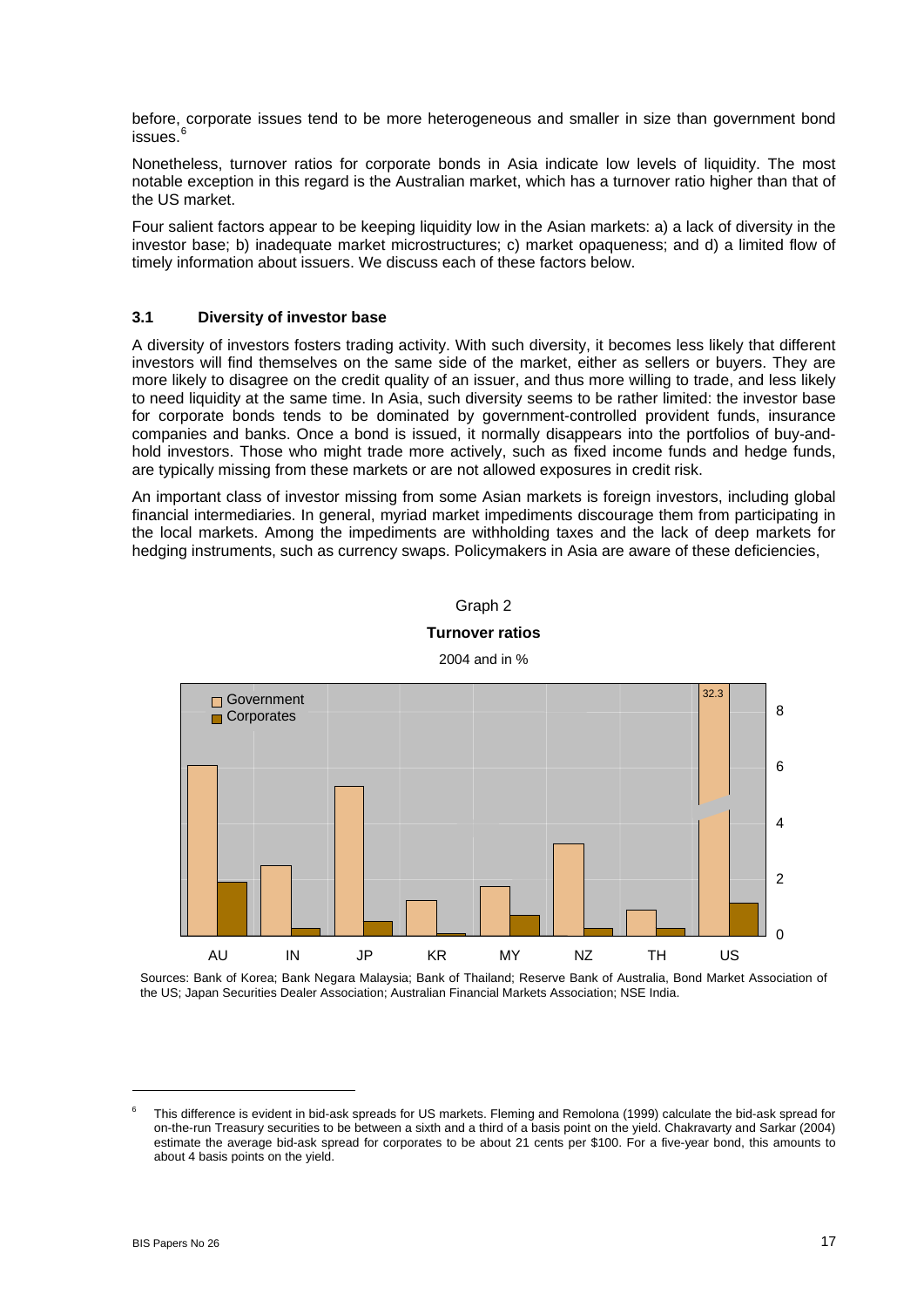though. In setting up the Asian Bond Fund 2 (ABF2), as Ma and Remolona (2005) explain, central banks in Asia have been able to alleviate some of this. The Philippines, for example, recently removed documentary stamp taxes in the secondary trading of fixed income securities, which had discouraged foreign investors from participating in its local market.

### **3.2 Market microstructure**

Fixed-income debt securities tend to trade more actively on over-the-counter (OTC) markets than on exchanges.<sup>[7](#page-5-0)</sup> The most liquid OTC markets are those for government securities, which tend to rely on designated market-makers (Sundaresan, 2002), as well as on inter-dealer brokers who allow dealers to trade with each other anonymously. Such microstructures have often required the intervention of governments to encourage market participants to set them up. Indeed, in most Asian markets primary dealers for government securities have been appointed and are required to make markets for these securities. Corporate bonds, however, have not had the benefit of such government-supported microstructures. As shown in Table 3, while most corporate issues in Asia do trade on OTC markets, they still lack liquidity.

| Secondary corporate bond markets |                                                                                          |                                 |                                           |                         |  |  |
|----------------------------------|------------------------------------------------------------------------------------------|---------------------------------|-------------------------------------------|-------------------------|--|--|
|                                  | <b>Market type</b>                                                                       | Trade size in local<br>currency | <b>Bid-offer spread</b><br>(basis points) | Ex post<br>transparency |  |  |
| Australia                        | OTC/Exchange                                                                             |                                 | $2 - 10$                                  | $\cdots$                |  |  |
| China                            | OTC/Exchange                                                                             | $\cdots$                        | $5 - 10$                                  | $\cdots$                |  |  |
| Hong Kong SAR                    | <b>OTC</b>                                                                               | 50-100m                         | $10 - 15$                                 | $\cdots$                |  |  |
| India                            | OTC/Exchange                                                                             | 50 <sub>m</sub>                 | $\cdots$                                  | $\cdots$                |  |  |
| Indonesia                        | <b>OTC</b>                                                                               | .                               | $\cdots$                                  | $\cdots$                |  |  |
| Japan                            | <b>OTC</b>                                                                               | $\cdots$                        |                                           | $\cdots$                |  |  |
| Korea                            | OTC/Exchange                                                                             | 10 <sub>bn</sub>                | $2 - 5$                                   | Yes (KSDA)              |  |  |
| Malaysia                         | <b>OTC</b>                                                                               | 5 <sub>m</sub>                  | $5 - 10$                                  | Yes (BIDS)              |  |  |
| New Zealand                      | <b>OTC</b>                                                                               |                                 | $5 - 15$                                  | $\cdots$                |  |  |
| Philippines                      | <b>OTC</b>                                                                               | 25-50m                          | Varies                                    | $\cdots$                |  |  |
| Singapore                        | <b>OTC</b>                                                                               | $1-5m$                          | $10 - 15$                                 | $\cdots$                |  |  |
| Thailand                         | OTC/Exchange                                                                             | 10-40m                          | $5 - 10$                                  | Yes (ThaiBMA)           |  |  |
|                                  | Sources: Bloomberg, Citigroup (2005), and informal discussions with market participants. |                                 |                                           |                         |  |  |

| Table 3                          |
|----------------------------------|
| Secondary corporate bond markets |

In Asia, efforts to foster liquidity in corporate bonds have included having them listed on existing stock exchanges or even the setting up of exchanges devoted to fixed income securities. So far these efforts have not borne fruit. In Seoul, for instance, over 90% of the secondary trading in corporate bonds still takes place in the OTC market and only 10% on the exchange, even with the mandatory requirement that the trading of on-the-run benchmark government bonds among primary dealers must take place at the exchange market. In Thailand, the turnover ratio has been 30% in the OTC market and only 1% on the local exchange. China presents an interesting case: because of regulatory fragmentation, financial issues have been traded only in the local interbank OTC market, while non-financial names have been traded either on the two domestic stock exchanges or in the interbank OTC market.

l

<span id="page-5-0"></span><sup>7</sup> In the market microstructure literature, OTC markets are said to be "quote-driven" markets requiring dealers willing to maintain inventories, while exchanges are often "order-driven" markets requiring a continuous flow of buy and sell orders.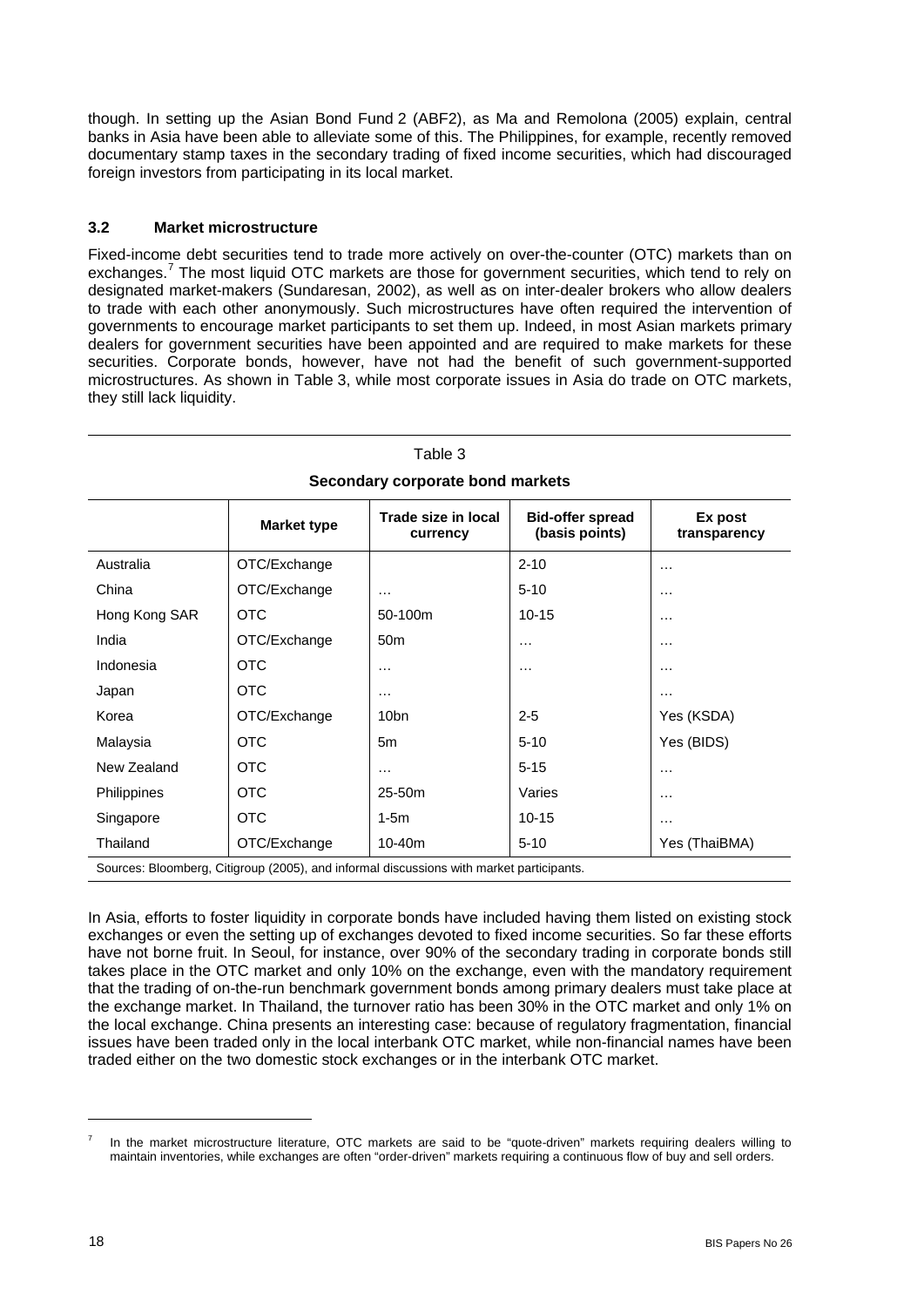In the OTC markets, there tends to be one, or at most two, dealers for a single issue, who usually are the lead underwriters of that issue. Indicative quotes from dealers are sometimes available on Bloomberg, but, for the most part, ex ante transparency consists of dealers faxing quote sheets to potential investors. In most Asian markets, different dealers fax only a limited and often noncomparable subset of the names in the rather heterogeneous corporate universe. There is no evidence of any formal inter-dealer market or of inter-dealer brokers who specialise in corporate bonds. Thus, the secondary market for corporate bonds tends to be uncompetitive, resulting in wide bid-ask spreads that discourage trading. Market participants suggest that bid-ask spreads are about five to ten basis points, even for the most liquid issues (Table 3).

### **3.3 Market opaqueness**

A third and related factor affecting liquidity is transparency of trading activity. Ex post transparency encourages competitive pricing and makes investors confident that they are getting good prices, as demonstrated by the recent experience of the US corporate bond market. Until about a few years ago, trading in US corporate bonds had been lacklustre. Since July 2002, however, dealers in corporate bonds have been required to report all OTC trades to the Trade Reporting and Compliance Engine (TRACE) of the National Association of Securities Dealers (NASD). TRACE disseminates reported prices within 15 minutes of a trade.<sup>[8](#page-6-0)</sup> The introduction of such ex post transparency seems to have had a significant impact on liquidity. Edwards, Harris and Piwowar (2005), for example, find that such transparency has reduced bid-ask spreads by five basis points.

In recent years, some Asian markets have started to enact reporting requirements similar to or even surpassing those of TRACE. Much of this transparency, however, has been limited to transactions among dealers. Malaysia has the Bond Information Dissemination System (BIDS), in which dealers are required to enter trades (price and volume information) into the system within 10 minutes of a trade. This information then becomes available to the BIDS screen subscribers, which tend to be the participants on the "sell" side of the market. At least for those with access to BIDS, this system seems to provide better ex post transparency than even TRACE. The Thai Bond Market Association (ThaiBMA) requires traders to report OTC trades within 30 minutes and distributes the trade information to members four times a day. The Korea Security Dealers Association (KSDA) requires dealers to report their transactions within 15 minutes via its information distribution system, which disseminates the information to the public on a website on the same day. Even greater ex post transparency may be required if markets are to become more liquid.

### **3.4 Flow of timely information**

The fourth limiting factor is perhaps the most critical one. Corporate bond markets in Asia seem to have a very limited flow of timely information about issuers. In markets such as those for corporate bonds, much liquidity can be generated by the activity of investors who disagree about fundamentals. Such information-based trading provides spillover benefits to those who are in the market for purely liquidity reasons. Moreover, such trading tends to be active when there is a significant flow of information about the credit quality of issuers, with every new piece of information creating a new reason to disagree.

In the more developed markets of Europe and North America, the flow of market-relevant news takes various forms. Issuers themselves provide quarterly financial reports and profit warnings; the financial press and information services report on major deals and transactions and important corporate events; and credit rating agencies make various announcements about changes in their views on rated companies. Trading in corporate bonds tends to pick up around these information events.

The market reactions to the various rating agency announcements illustrate the importance of timely information. Rating agencies have chosen to be very careful and deliberate about changing credit ratings, and hence rating changes tend to significantly lag the arrival of the relevant information in the markets. In their effort to be timely, rating agencies have devised "review" announcements -

-

<span id="page-6-0"></span><sup>8</sup> The majority of trades are transparent as soon as they are reported.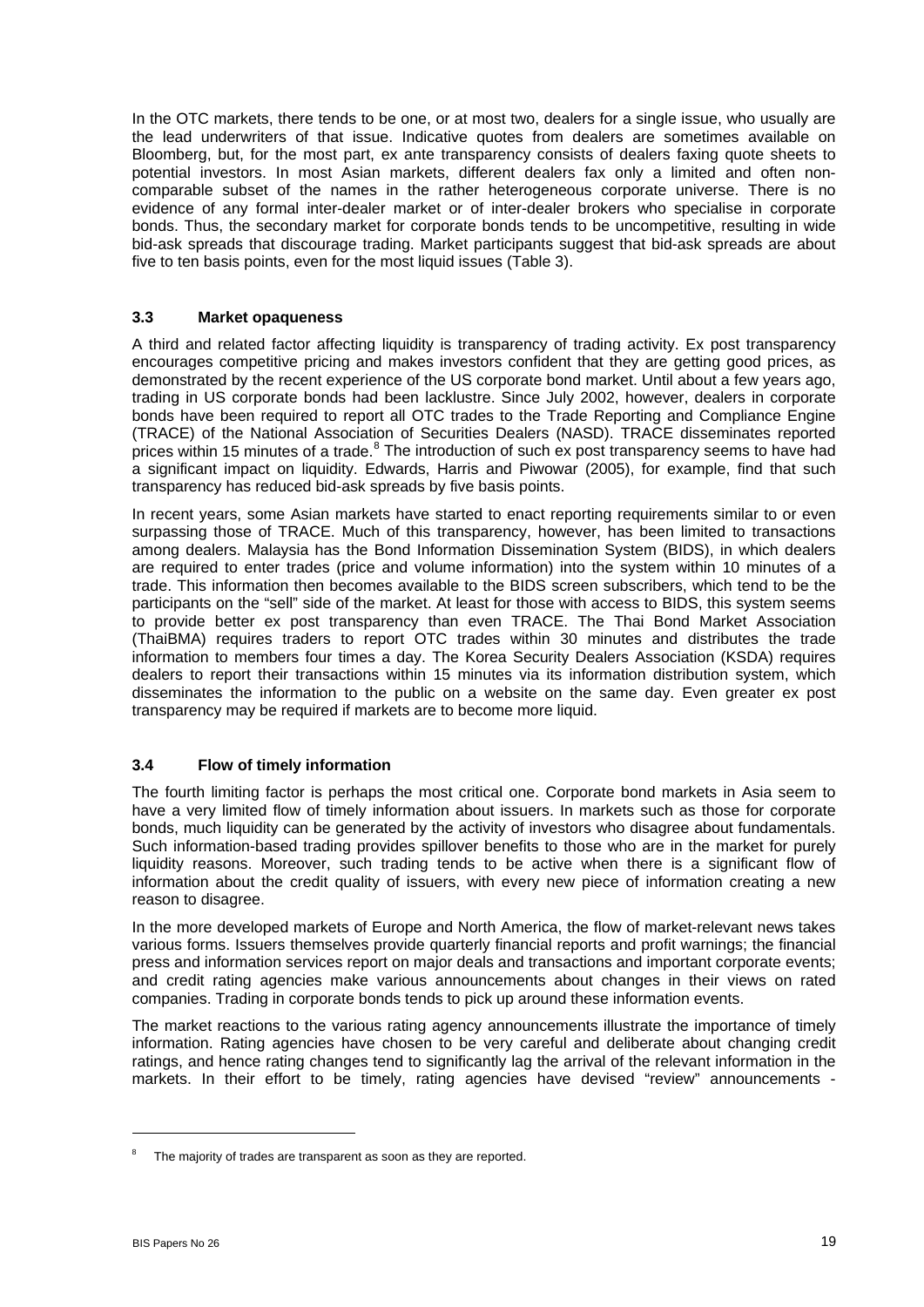"Watchlist" in the case of Moody's and "CreditWatch" in the case of Standard and Poor's. These announcements are made as soon as significant information is released, and they signal the possibility of a rating change within a few months. Micu, Remolona and Wooldridge (2004) have documented that market reactions to rating agency moves are strongest for these review announcements.

Asian markets typically do not see such information flows. Many issues carry one form of government guarantee or another, making the credit quality of the issuer irrelevant. The guarantees, of course, rarely change, giving investors no reason to disagree and therefore no reason to trade. When issuers do release information, even with common law sources of accounting standards, Ball, Robin and Wu (2003) find a pattern in which financial reporting in some Asian markets tends not to recognise economic losses in a timely way. Local credit rating agencies do exist in Asia, and often ratings are mandatory for bond issues. Most such rating agencies, however, are quite new and have not developed the reputation that will allow investors to trust their judgments on all but the largest and most highly rated names.

# **4. Conclusion**

In their effort to develop their local currency corporate bond markets, policymakers in some Asian countries face fundamental questions. In the case of primary markets, should they emphasise further growth even if issuance remains concentrated in quasi-government issuers and those with explicit or implicit credit guarantees? Or should they focus their efforts on disclosure rules, accounting standards and transparency so that investors can get the information they need for assessing credit risk for a broader range of potential issuers? While concentrating on the first goal may be a good way to start, is it time to develop a culture of credit assessment and pricing of credit risk?

In the case of the secondary markets, the policy questions have to do with whether to focus on developing market microstructure, on diversifying the investor base or strengthening the institutions that foster flows of market-relevant information. These approaches are not necessarily substitutes and may be pursued together for greater effectiveness. In practice, however, developing market structures - for example, setting up fixed income exchanges - appears to be the most straightforward approach, while the others appear more complex and their pay-offs longer-term. Nonetheless, diversifying the investor base and improving the flow of market-relevant information are perhaps more important in the long run.